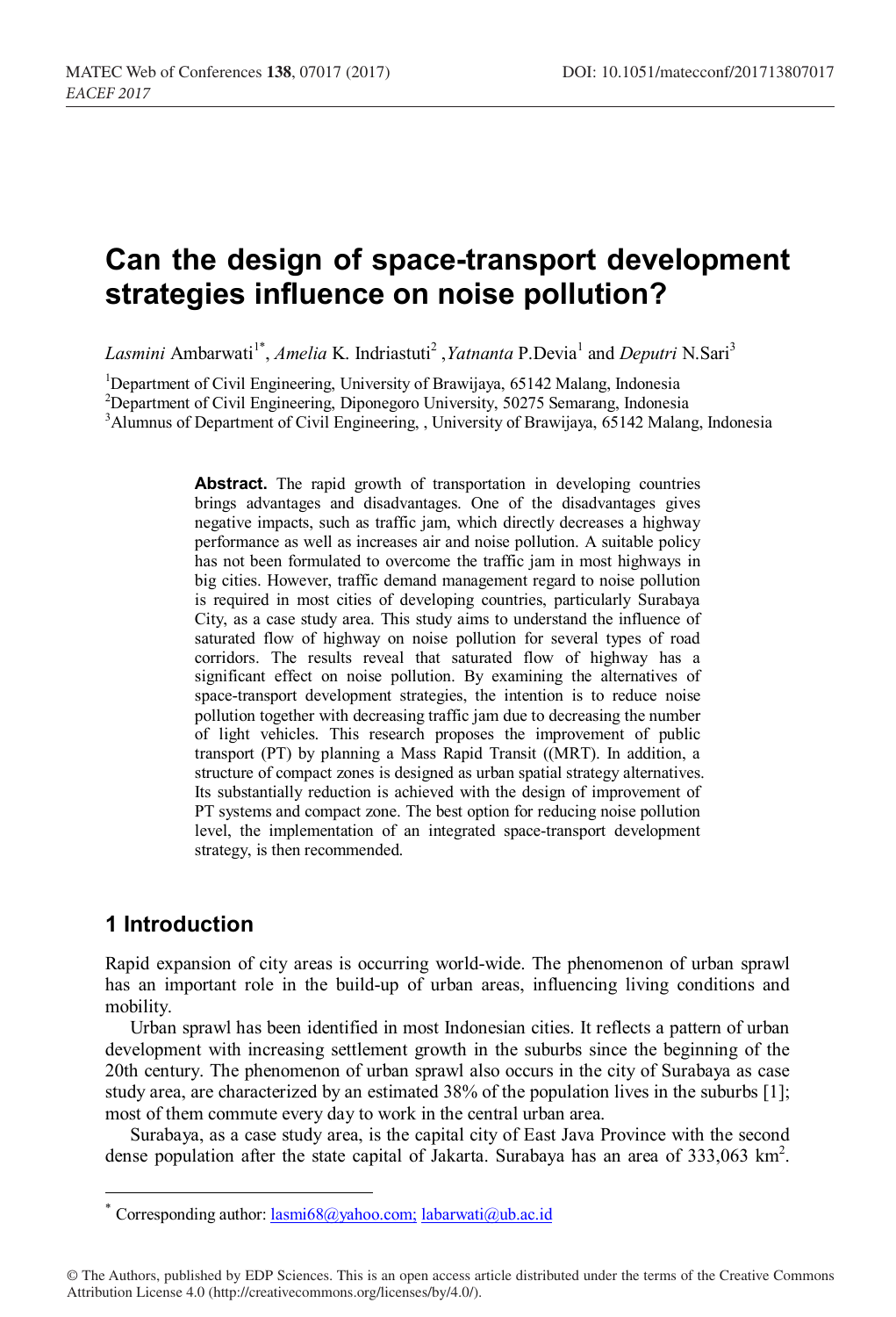Surabaya is divided into five areas namely Central Surabaya, North Surabaya, East Surabaya, South Surabaya, and West Surabaya.

Traffic congestion in the city of Surabaya has strongly increased since the late 1990s; predominantly due to increasing numbers of motorcycles and private cars. Private car (30%), motorcycle (62%), and other vehicle types (8%, mostly minibuses) are the existing transport mode chosen by residents. This situation results in significant increase of time, cost and productivity losses, and an increase in air and noise pollutions. A major consideration for reducing pollution and improving mobility is undertaken by developing strategies for sustainable transportation linked to spatial planning. Such a strategy is expected to change modal split from private vehicles to public transport, to reduce noise from motorized vehicles, and to decrease travel time and distance. Private vehicle is currently a substantial source of noise pollution and traffic congestion in urban areas.

Integrated a road traffic noise model and air pollution model was conducted by employing Geographic Information System (GIS) [2]. The model was developed in order to investigate the existing four urban forms on the Macao Peninsula influence on vehicle transport and street environment. The urban forms in historical areas with narrower roads, complex road networks and a higher density of intersections lead to lower traffic volumes and consequently to lower noise pollution. The Calculation of Road Traffic Noise (CRTN) prediction model was employed to predict noise levels at 28 locations in the City of Amman. The model was successful in predicting noise levels at most of the locations and more accurate predictions for night-time measurements [3].

Some researchers reveal that the mitigatory measures to overcome such type of traffic noise pollution through a design of noise barrier along the road. This effort is useful for motivating people towards the use of public transport system [4]. The light motor vehicles are the main source of noise pollution in the city and have higher correlation coefficient values in generating noise pollution under interrupted traffic flow conditions in urban areas of Indian cities [5].

Previous research on decreasing noise from traffic, has focused insufficiently on understanding change of the number of private vehicles on highway, urban form and land use in the city. Linkage between spatial and transport development strategies in minimizing noise pollution is insufficient due to the fact that the existing efforts only consider on road corridor activities.

The aim of study is to determine the road performance and the degree of noise pollution by improving public transport and reducing the use of private vehicles linked to management of the urban form.

The research results are useful to understand the change of noise level by developing space-transport development strategies and to assess the effects of transport policies addressing to reduce noise.

This paper is organized as follows: Section 2 explains research method. Section 3 explains space-transport development strategies by considering improvement of public transport and design of urban development scenarios. Section 4 identifies the change of modal split for each alternative of space-transport development strategies. Comparison noise level on differences of road corridors is stated in Section 5. Section 6 shows the change of noise level for each alternative. Finally, Section 7 discusses conclusions and recommendations for further analysis.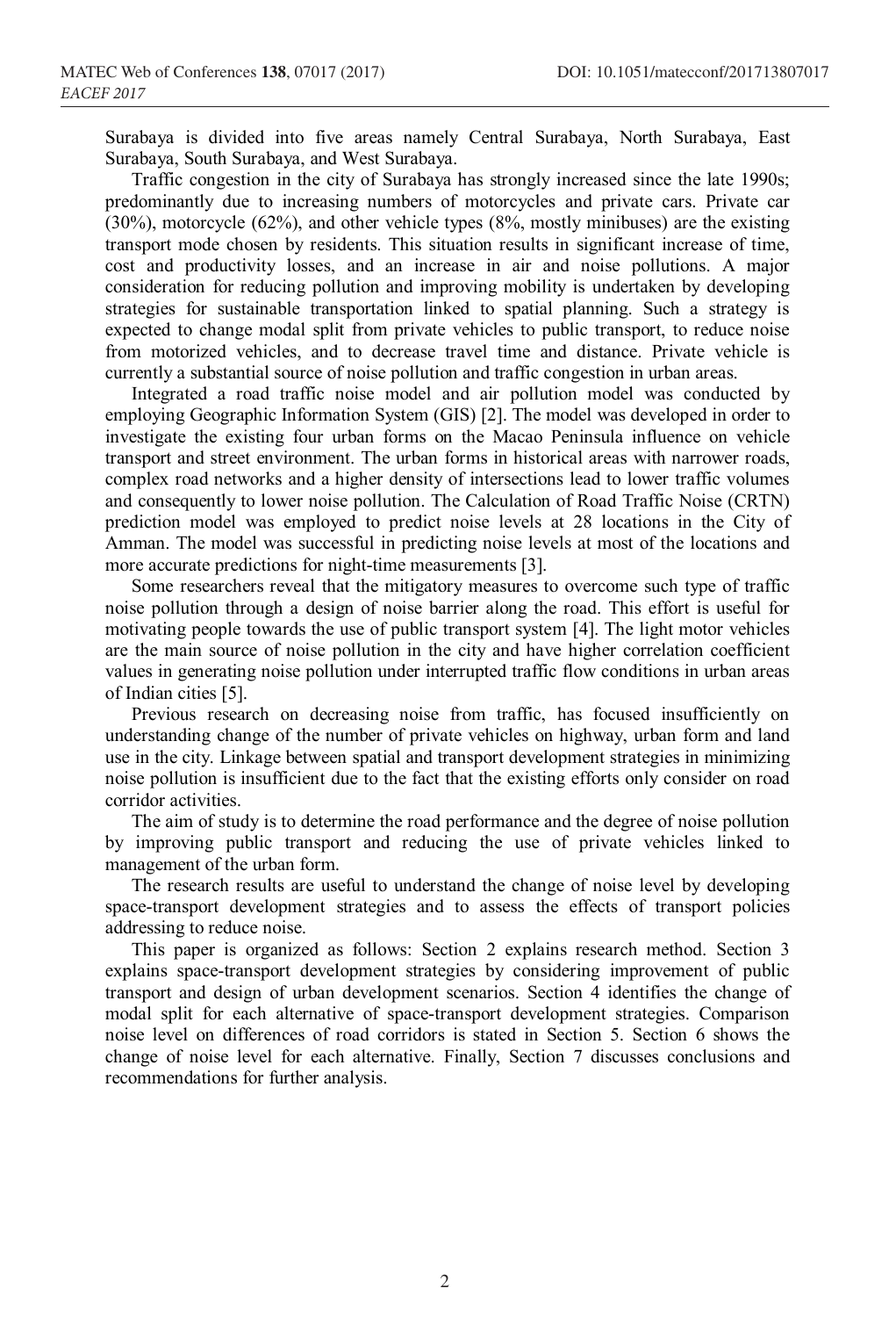# **2 Research Method**

The city of Surabaya, a case study area, is the second biggest city in Indonesia, as seen in Fig. 1. The city has a population of 2,765,908 [1]. The population density of the city was estimated more than 11,000 people per km² in 2011. This city has a major problem related to settlement development for its residents. Since the beginning of the 20th century, urban sprawl has been identified in most Indonesian cities. It reflects a pattern of urban development with increasing settlement growth in the suburbs. The phenomenon of urban sprawl occurs in the city of Surabaya, are characterized by an estimated 45% of built-up area in the central urban areas and 38% of the population lives in the suburbs [1]; most of them commute every day to work in the central urban area. This extensive growth in economic and residential development has significant consequences for high mobility, as well increasing pollution.



**Fig. 1.** Study Area, Surabaya City and monorail routes.

The research framework consists of the background condition of public transport system and spatial urban development, further plan of space-transport development. The result is expected to reduce the use of private vehicles and noise pollution, to increase the beneficial received from design of space transport development, as shown in Fig. 2.



**Fig. 2.** The research framework.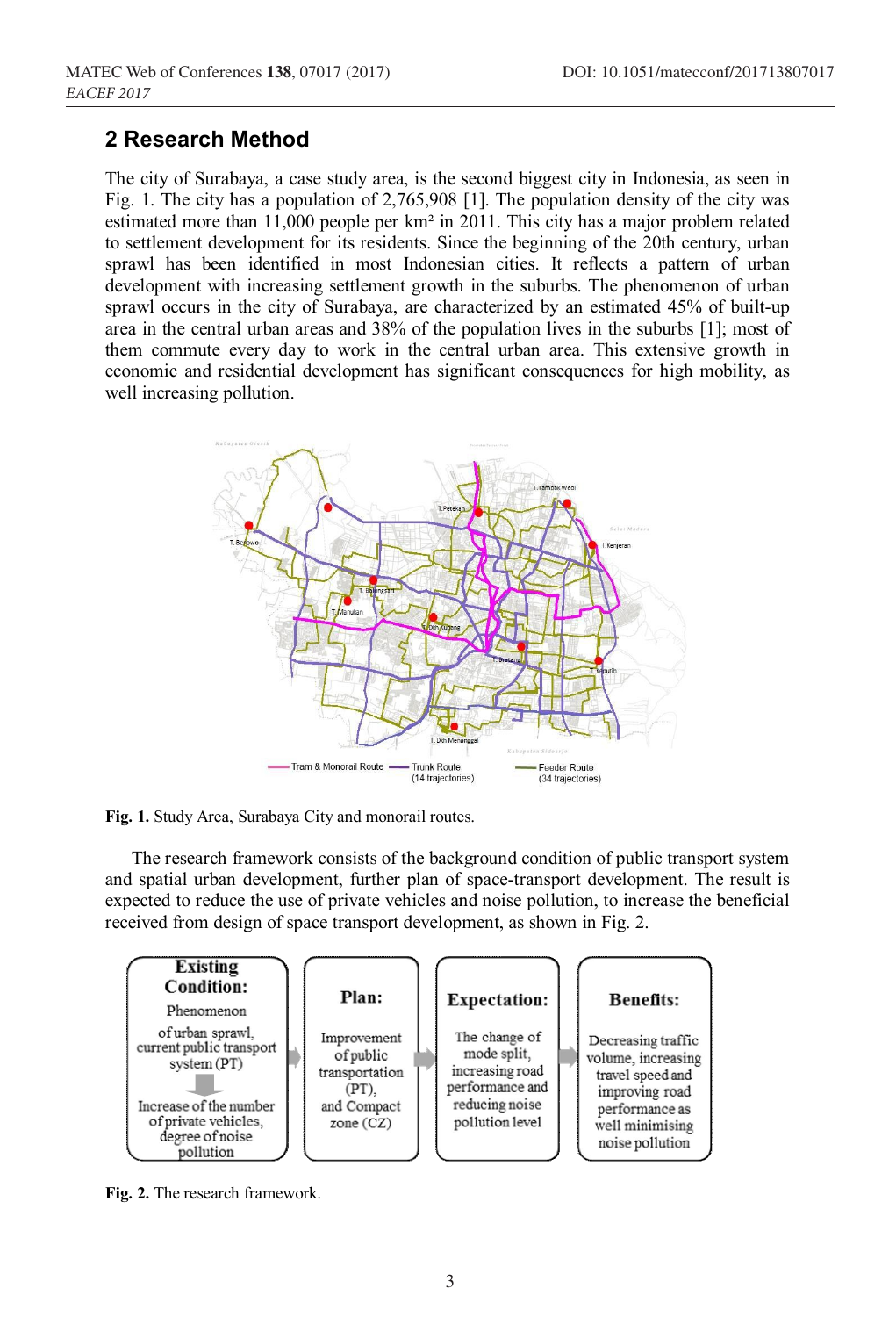This study is empirical research supporting by transport data, collected by an extensive survey. The questionnaire was distributed to 554 respondents spread out over the 163 zones (neighborhoods). The questions were divided into three groups: socio economic background, trip characteristic and transport mode choice, and residents' satisfaction regarding public transport. Other data, i.e. traffic counting, speed study and road geometric inventory were investigated on 31 road-sections of Surabaya City**.** Traffic volume, speed and road corridors are analyzed to assess noise level. Five alternatives of space-transport development strategies are proposed to analyze the differences of noise levels.

## **3 Space-Transport Development Strategies**

A set of simulations, consisting a spatial settlement strategy and a transport system were carried out. The impacts from this set of simulation cases were compared and formed as input for the formulation of strategic options for integrated development of the city. A total of three spatial settlement scenarios and two alternative (public) transport situations are combined into five simulation alternatives (cases). The cases are: (1) Existing (2010) settlement, (2) Settlement 2030 based on a continuation of current trends, (3) Settlement 2030 with the consideration of a so called compact zone in the western part of the city, (4) Situation 2030 with improvement of MRT + LRT, and (5) Situation 2030 currently planned (compact zone)+ PT systems (MRT and LRT).

Five alternatives of space transport development are simulated in order to reduce the large number of private vehicles. Alternatives which promote a modal shift towards public transport and will positively contribute to increased accessibility and minimized noise level.

#### **3.1 Improvement of Public Transport**

The existing Surabaya public transport network comprises minibus/paratransit, busses and trains. There are 68 available paratransit routes, and 22 bus routes (minibus accommodates 8-12 passengers, while bus has 50-55 seats). Most bus routes use national/provincial roads and toll roads in the middle area of city, other areas are served by paratransit. The paratransit routes have no fixed time schedule or frequency. Bus and paratransit are driven more during the day than the night. The frequency of minibusses and busses are approximately 20-25 vehicles/hours and 5-6 vehicles/hours respectively.

The improvement of the public transport service is regarded as an alternative to reduce the number of private vehicles. Several needed improvements of public transport have been identified. The set up and modeling of those public transport systems, including model calibration based on an extensive survey, have been elaborated in previous study [6].

The Local Government has planned to improve transport infrastructures such as a MRT and LRT system, as explained in Fig. 3. Monorail (MRT) accommodates the passengers in the western and eastern regions. Improvement with this system is expected to increase the public transport passengers. Thus, noise level will reduce because of declining the number of private vehicles and increasing travel speed.

The properties of the proposed MRT and LRT are: a ticket price of approximately \$0.82, stop spacing of 0.5-2 km, seat capacity of 177 seats for the MRT and 100 seats for the LRT, frequency of 12 vehicles/hour, and an average speed of 55 km/h for the MRT and 35 km/h for the LRT [7,8]. The improvements to public transport are expected to encourage the users of cars and motorcycles to shift their transport mode to the public transport systems.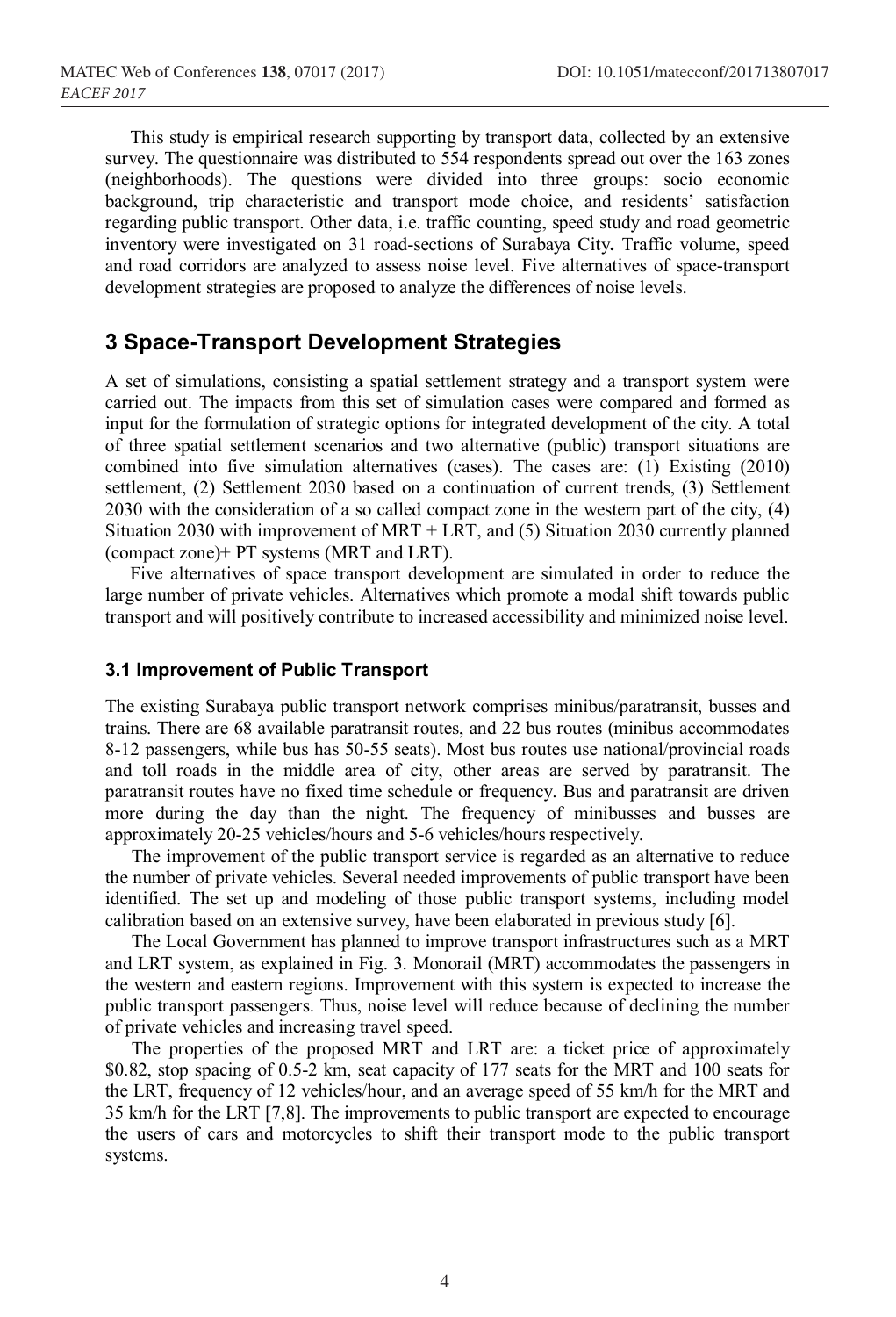

**Fig. 3.** Monorail (MRT) routes passing from eastern to western side of city, through two road sections with different road corridors.

## **3.2 Spatial Development Scenarios**

Simulation of spatial development strategies is based on the existing spatial panning and transport network, the design of a compact zone in particular regions related to the Spatial Masterplan of the city of Surabaya. Three alternative city structures are considered with distinct spatial planning. They are elaborated below.

#### *3.2.1 Current situation and Current trend*

The current situation 2010 describes the current settlement for the city of Surabaya. The spatial schematization comprises 163 administrative zones ('*desas*") of Surabaya City; 5 regions are considered (central, north, south, west, and east), as shown in Fig. 4.

The total area of the city is approximately 33,637 hectares, about 65% of which can be found in the west and east regions. These regions have the built-up area less than 15%, meaning that there is more potential for development in these regions than in other regions of the city.

Settlement development has extended to the outskirts of the urban area, particularly on the western and eastern sides of the city since the 1980s. The 135,000 households live in the suburbs. The highest job density due to new industrial enterprises has developed on some zones of the western regions. These regions create a significant number of jobs for the city, approximately 20% of total employment. On the other hand, a low population density occurs in the regions, furthermore resulting in a high employment-population ratio. The transport infrastructures in these regions are inadequate, and as a consequence it takes more than 90 min by motorized vehicles and more than 110 min by PT to reach the city center.

The current trend 2030 comprises the projected development of Surabaya in 2030, based on a continuation of the current situation and implementation of current planned transport interventions; further an annual growth of 5% GDP and 1% employment has been adopted over a 20 year period (2010-2030). In this scenario, the population will reach approximately 4.5 million residents, with the lowest population in the western regions. Employment growth is more equally divided over the city with a total number of almost 1.6 million jobs [8].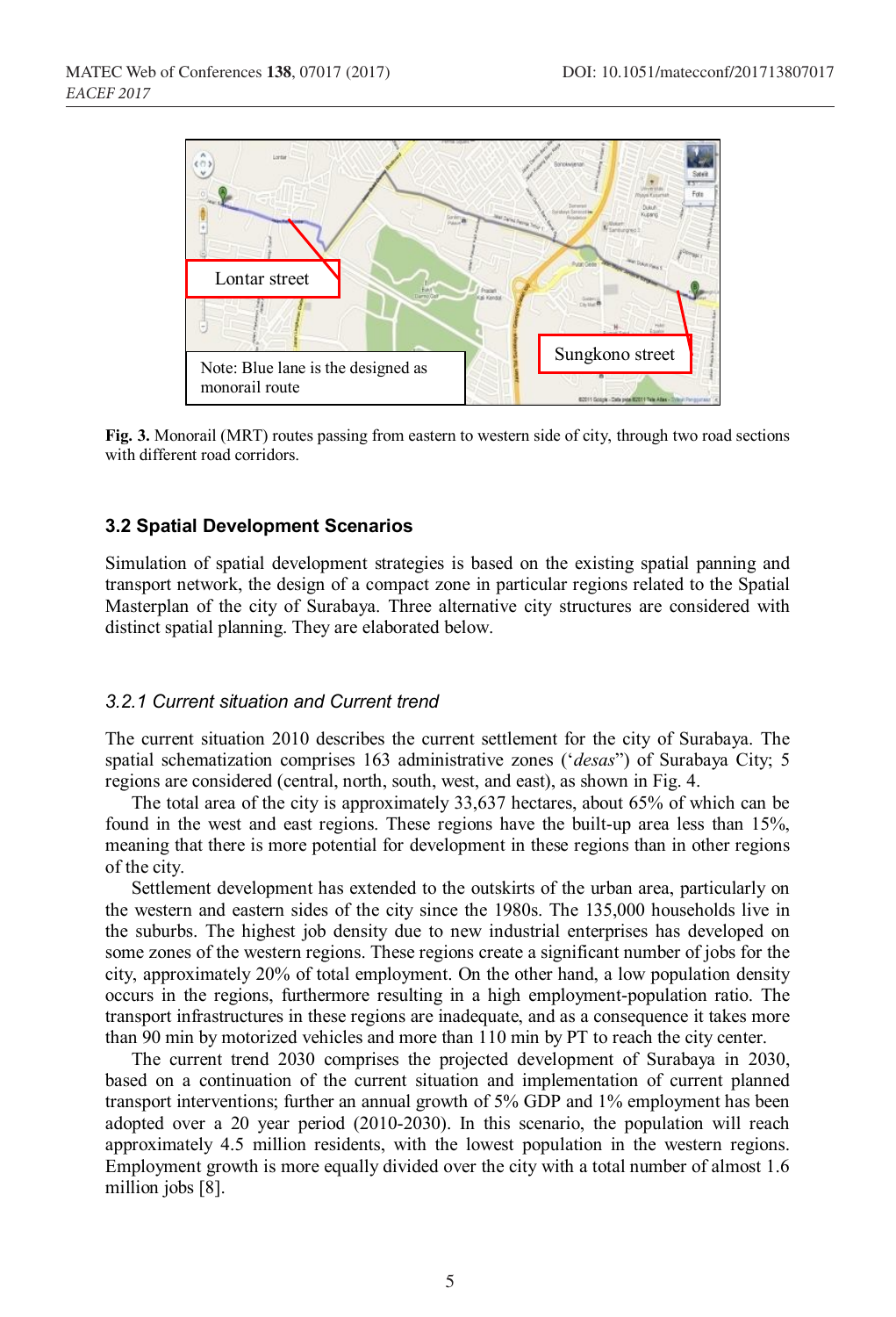



#### *3.2.2 Compact zone balanced with distribution employment*

A compact zone was designed at a high density with mixed land-uses and complementary functions such as housing, shopping and offices. The compact zone is considered a strategy to reduce energy use in households and the extent of everyday travel in densely populated area [9]. Based on this study, the compact zone strategy is considered in the Spatial Masterplan of the city of Surabaya. Observation on the distribution of employment and residential density in the city indicates relatively high employment in the western part of the city attracting workers from other parts of the city. In this part, the local government has set up new factory centers, and this has led to a higher employment density in this area of the city. Currently, the residential areas are located away from industrial areas and other business areas [8].

The compact zone strategy in the present analysis has been designed by using a similar overall current trend 2030 with GDP growth 5% and employment rate of 1%. However for this zone (the western part of the city) the ratio of employment to population increases 3% from the current trend 2030. The compact zone strategy in the present analysis has been designed in previous research [8].

## **4 The Modal Split for Each Alternative**

This section presents the assessment of change of modal split and road performance in order to assess the noise level for each alternative. Five alternatives of space-transport development are simulated in order to reduce the large number of private vehicles. Alternatives which promote a modal shift towards public transport and will positively contribute to increased accessibility and to minimize noise level.

Each alternative has an effect on the change of modal split for each vehicle class. Table 1 presents the results on modal split for different alternative. Improvement of public transport systems are intended to increase the use of public transport in each alternative [8].

The following results in Table 1 can be made:

- The design of combination of MRT and LRT systems (A4) encourages the use of public transport up to 37%.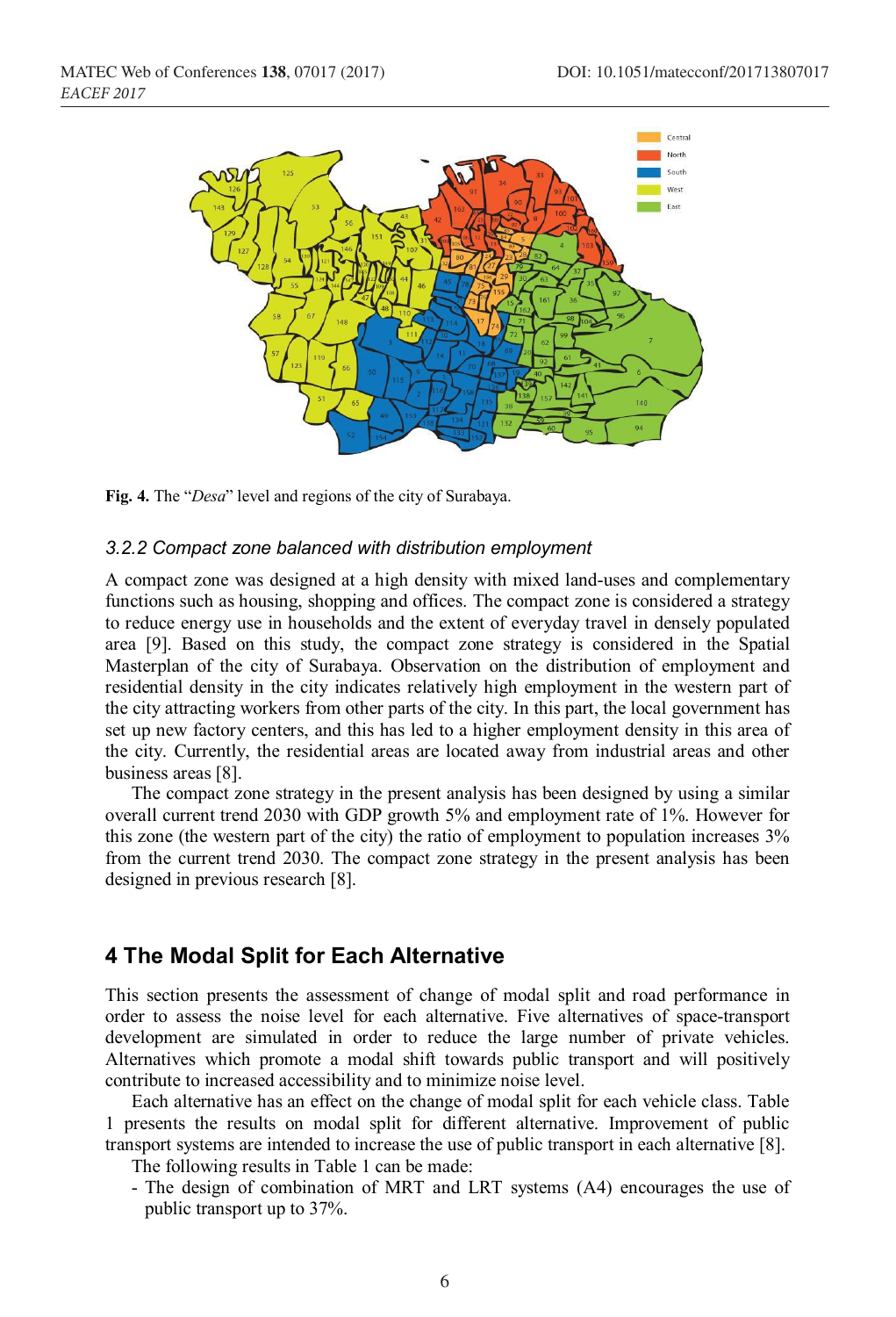- Spatial strategy with the design of a compact zone in the western regions (A3) also does not have an influence on the increase of public transport use either.
- A fifty one percent increase in the use of PT indicates that public transport passengers are more interested in alternative with a design incorporating a space-transport development strategy than other alternatives. This finding means that the alternative of the design of a space-transport development strategy will reduce significantly the load of private motored vehicles and noise level on the road corridors.

|                  |         |                      | Spatial Development Strategies |         | <b>Transport Options</b> |  |  |
|------------------|---------|----------------------|--------------------------------|---------|--------------------------|--|--|
|                  | 2010    | 2030                 |                                |         |                          |  |  |
| Transport mode   | (A1)    | (A2)<br>(A3)<br>(A4) |                                | (A5)    |                          |  |  |
|                  | Current | Current              | Compact                        | MRT and | $MRT + LRT$ and          |  |  |
|                  | Base    | trend                | zone                           | LRT     | compact zone             |  |  |
| Public transport | 5.82    | 5.62                 | 5.66                           | 7.72    | 8.45                     |  |  |
| Motorcycle       | 58.73   | 63.39                | 64.3                           | 58.7    | 59.34                    |  |  |
| Car              | 34.88   | 30.23                | 29.2                           | 28.7    | 27.11                    |  |  |
| Bicycle          | 0.57    | 0.75                 | 0.82                           |         | 5.09                     |  |  |

**Table 1**. Modal split for each alternative (%).

Provision of sufficient PT is necessary to take over from other modes but an adequate urban structure is needed to make a new PT system successful and is expected to minimize noise level.

# **5 Comparison Noise Level on Highway Corridor**

The existing traffic flow on two road corridors, i.e. business activities and residential area is analysed to compare noise level. This assessment is to understand the extensive use of motorized vehicles influencing noise level.

Analysis of noise level is based on basic noise level with some corrections for mean speed and the number of heavy vehicles, gradient, pavement surface, condition of noise source to recipient, building condition, and view angle.

The values were analysed using the procedure for determining noise level for motorized vehicles [10]. The basic noise level ((dBA) is based on the assumption for normal traffic flow, no heavy vehicles on the traffic, and average speed 75 km/h, explained as follows:

$$
L_{10} = 42.2 + 10 \log Q \tag{1}
$$

which *Q* is traffic volume.

### **5.1 The Differences Noise Level in the Existing Condition**

The existing road geometry for two road sections, i.e. Mayjen. Sungkono Street (road corridor as business area) and Lontar Street (as residential areas) are described six-lane two-way and two-lane two-way local highways respectively. The existing road performance in term of degree of saturation (DS) are 1.3 (Mayjen. Sungkono street) and 0.6 (Lontar street).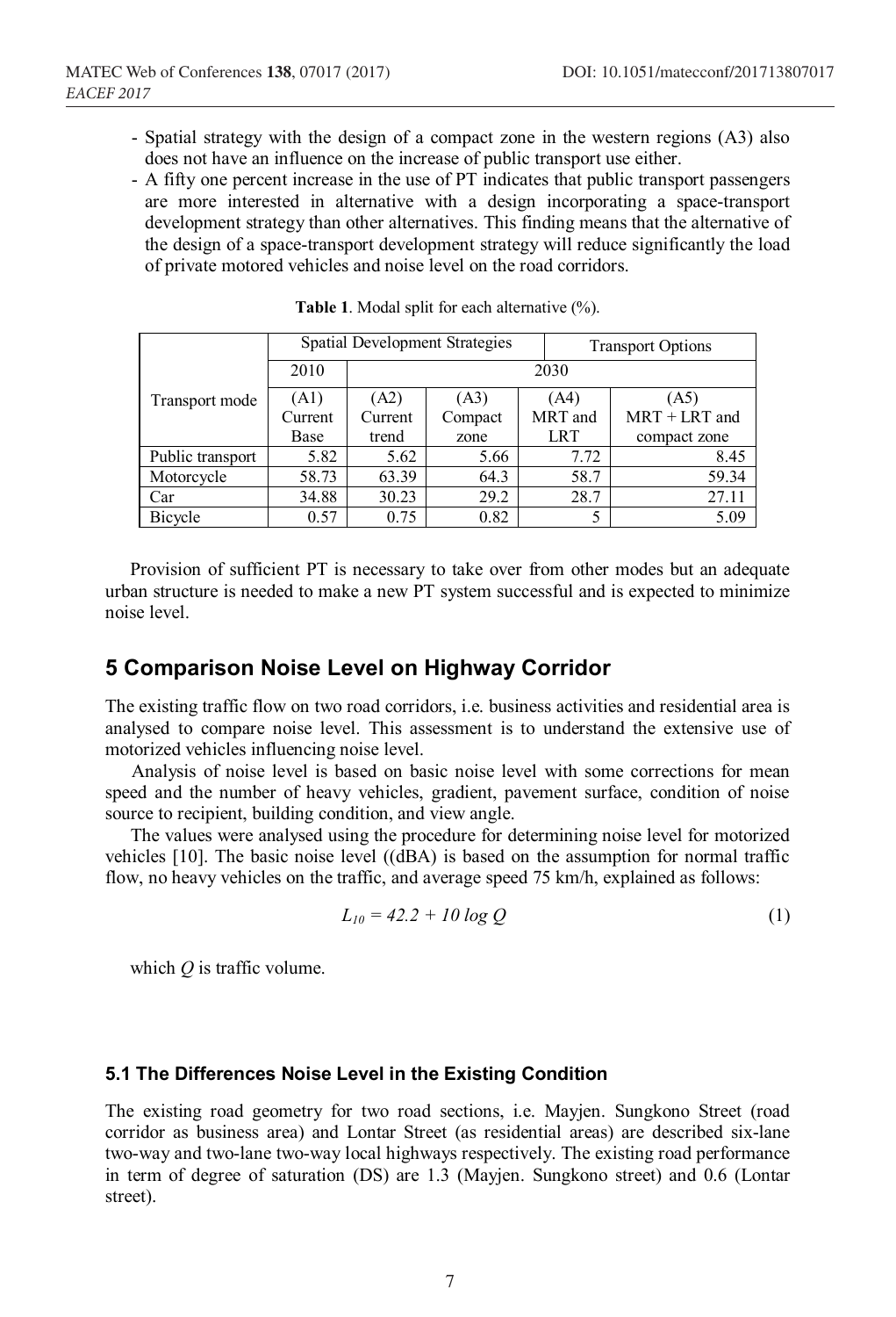The noise level on road corridor as business areas is amounted to 80.881 dBA, exceed than the Noise Standard Level (70 dBA). Other road corridor as residential area is estimated of 77.963 dBA which is much greater than the Noise Standard Level (55 dBA). Thus, the values of both road corridors were exceeds the noise threshold stated in the Noise Standard Level. The values mean that traffic flow should be decreased by designing improvement public transport and spatial planning in order to reduce the number of private vehicles and noise level. Table 2 explains the average values of noise level in the existing condition for both road corridors.

| <b>Street</b>       | Road corridor                 | Average Value of Noise Pollution | Average |           |       |  |
|---------------------|-------------------------------|----------------------------------|---------|-----------|-------|--|
|                     |                               | Morning                          | Noon    | Afternoon | (dBA) |  |
| Mayjen.<br>Sungkono | <b>Business</b><br>activities | 81.518                           | 80.161  | 80.964    | 80.88 |  |
| Lontar              | Residential<br>area           | 78.561                           | 77.284  | 77.954    | 77.96 |  |

**Table 2**. The Average values of noise level in the existing condition.

Degrees of saturations are assessed in the morning and noon in order to understand the correlation with noise level for each peak hour and off-peak hour of traffic flow. Fig. 5 and Fig. 6 show the relationship between the degree of traffic saturation with noise level. From the results  $(R<sup>2</sup>)$  of fitting the regression linear, it means that degree of saturation of both traffic flow on those road corridors have an effect to the noise level.



**Fig. 5.** The relationship between DS and noise level on Mayjen. Sungkono street in the existing condition.



**Fig. 6.** The relationship between DS and noise level on Lontar street in the existing condition.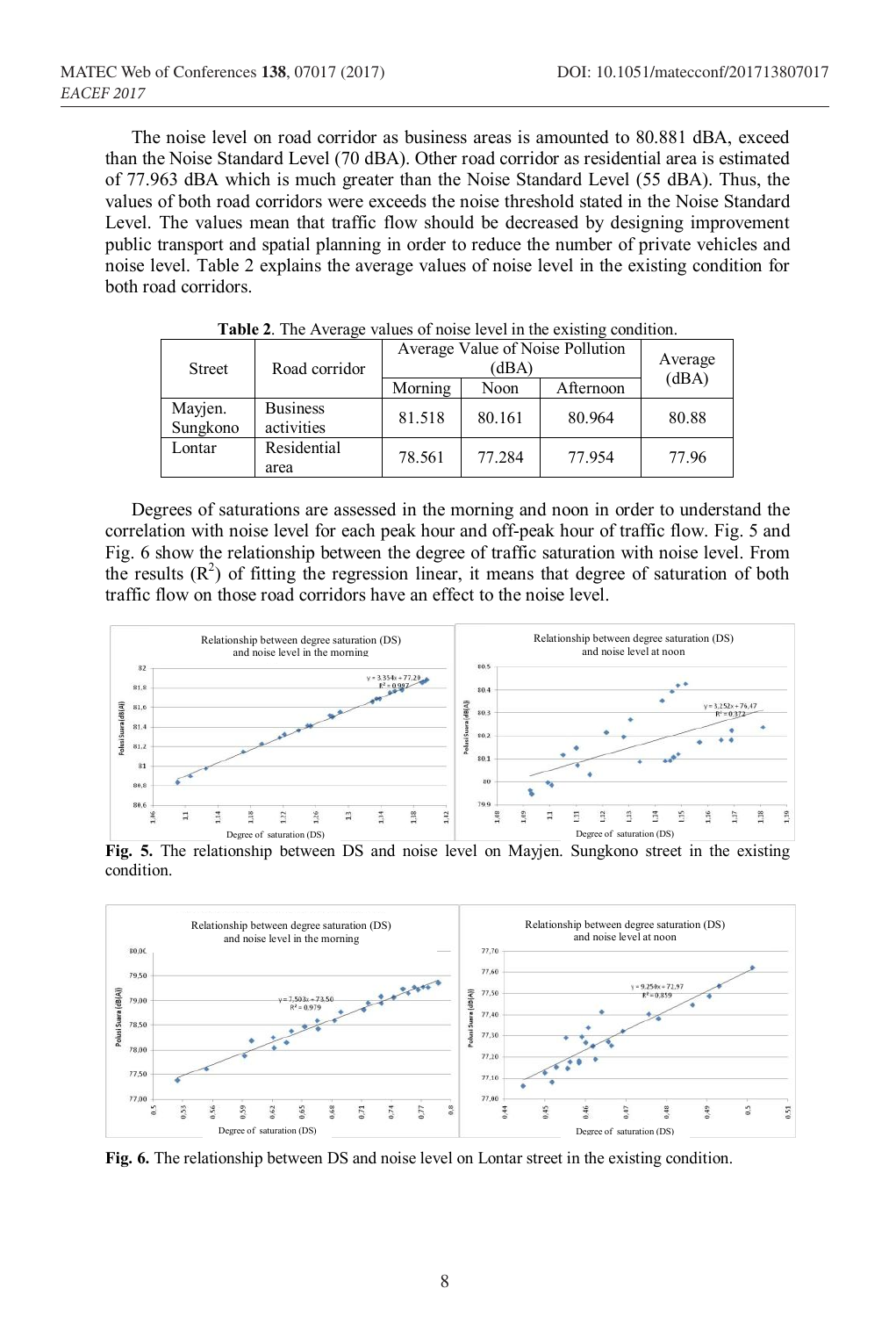## **5.2 The Difference Noise Level by Reducing 10% of Light Vehicle (LV) and Heavy Vehicle (HV)**

This section explains the reducing 10% of light vehicle (LV) and heavy vehicle (HV) influencing noise level in both road corridors. Minimizing noise level on both road corridors is expected below the Noise Standard Level and to be accepted by human health.

Table 3 explains the decreasing noise level by reducing the number of LV and HV in traffic flow on both road corridors (business activity and residential area). Table 3 shows that decreasing the number of LV is significantly reducing noise level on both road corridors, estimated 0.5%. The reduction occurs due to the number of light vehicles much greater than decreasing heavy vehicle volume.

| <b>THEIR SETTLE CHAIRS OF HOLDE TOYOT GUO TO FOUNDING TO 70 LP F AIRE IT F.</b> |                               |                       |                       |                             |                    |                   |  |
|---------------------------------------------------------------------------------|-------------------------------|-----------------------|-----------------------|-----------------------------|--------------------|-------------------|--|
| <b>Street</b>                                                                   | Road<br>corridor              | Existing<br>condition | Reducing<br>$10\%$ LV | Decreasing<br>$\frac{1}{2}$ | Reducing<br>10% HV | Decreasing<br>(%) |  |
| Mayjen.<br>Sungkono                                                             | <b>Business</b><br>activities | 80.881                | 80.448                | 0.54                        | 80.858             | 0.03              |  |
| Lontar                                                                          | Residential<br>area           | 77.963                | 77.556                | 0.52                        | 77.936             | 0.04              |  |

**Table 3.** The change of noise level due to reducing 10% LV and HV.

# **6 The Change of Noise Level for Each Alternative**

Concerning the mode choice, the combination of improved PT systems (i.e. MRT + LRT) and compact zone (A5) encourages more passengers to use public transport. This alternative is expected to decrease noise level. The results of noise level in each alternative are presented in Table 4.

| <b>THEIR T</b> . The holder term for an eases (abr1). |                 |                   |       |       |                   |            |  |
|-------------------------------------------------------|-----------------|-------------------|-------|-------|-------------------|------------|--|
|                                                       | Road corridor   | 2010              | 2030  |       |                   |            |  |
| <b>Street</b>                                         |                 | Spatial scenarios |       |       | PT system options |            |  |
|                                                       |                 | (A1)              | (A2)  | (A3)  | (A4)              | $\Delta 5$ |  |
| Mayjen.                                               | <b>Business</b> | 80.881            | 87.3  | 82.04 | 74.9              | 74.12      |  |
| Sungkono                                              | activities      |                   |       |       |                   |            |  |
| Lontar                                                | Residential     | 77.963            | 84.15 | 79.08 | 72.19             | 71.45      |  |
|                                                       | area            |                   |       |       |                   |            |  |

**Table 4**. The noise level for all cases (dBA).

The following results in Table 4 can be made:

- The design of combination of MRT and LRT systems (A4) has a significantly effect on noise level
- Spatial strategy with the design of a compact zone in the western regions (A3) does not have an influence on reducing noise level.
- A significant change of noise level is identified by a design incorporating a spacetransport development strategy (A5). Thus, noise level on road corridor as business activities is approximately the National Noise Level Standard.
- Briefly, noise level is under level stated in the National Noise Level Standard, in which the reduction of light and heavy vehicle volume is approximately 14% of traffic volume on Mayjen. Sungkono Street (trade/business area) and 30% on Lontar Street (residential area) respectively.